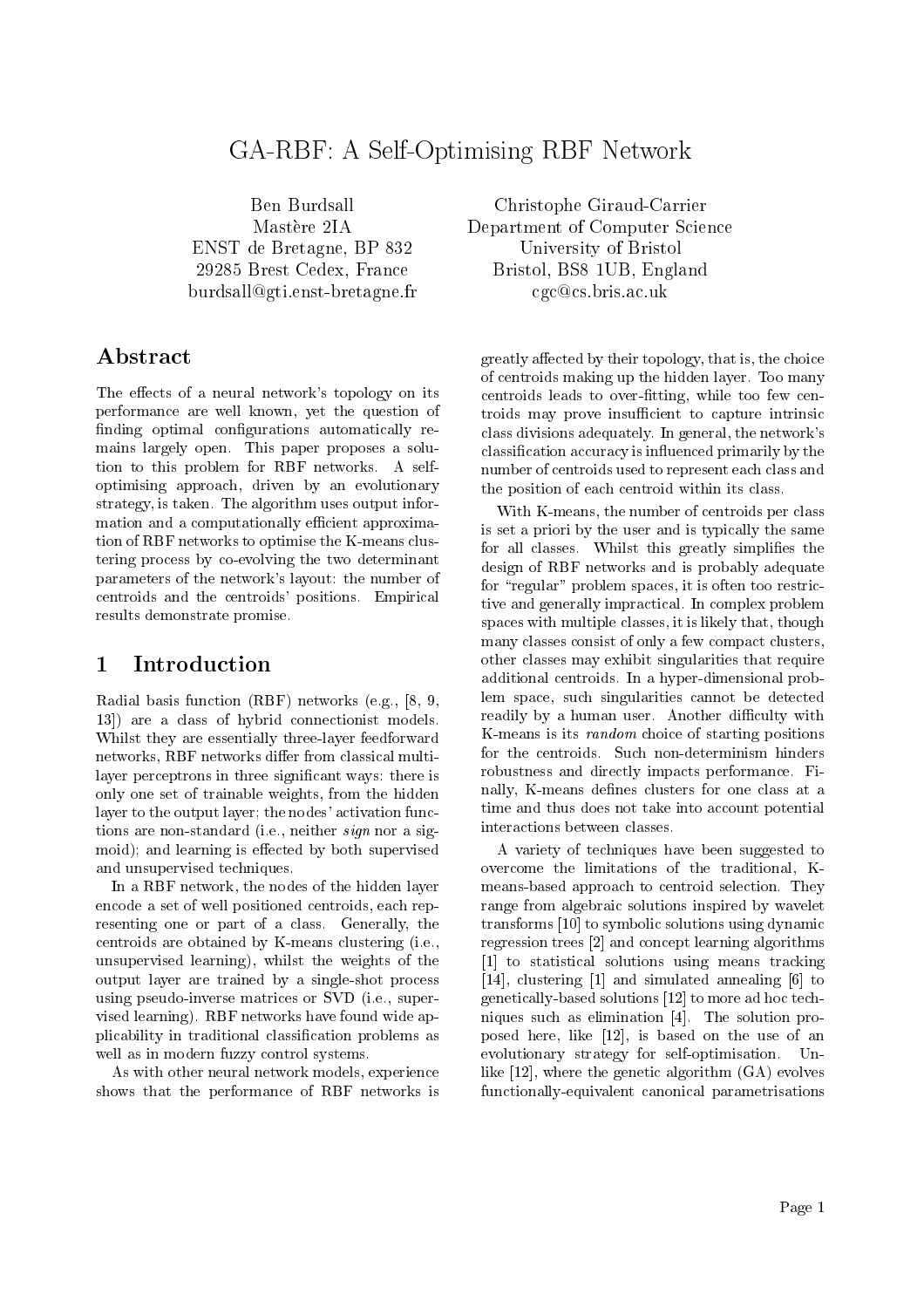of RBF networks, the GA here evolves fuzzy centroids that become the basis functions of the net work's hidden layer. Both the number of centroids per class and their positions are optimised. Because the GA acts on all of the classes at once and measures fitness as classification accuracy, the method naturally profits from global information about class interactions. Furthermore, robustness is increased by eliminating the non-deterministic choice of starting positions.

The paper is organised as follows. Section 2 describes GA-RBF, a self-optimising RBF network. Section 3 presents empirical results on the performance of GA-RBF against traditional RBF net-works and related models. Section 4 summarises and concludes the paper.

### $GA$ - $RBF$  $\overline{2}$

To construct an optimal network layout, GA-RBF uses output information and a computationally ef ficient approximation of RBF networks to optimise K-means clustering by co-evolving the two determinant parameters of the network's topology: the number of centroids and the centroids' positions.

#### 2.1Encoding

A real-valued, rather than a binary encoded, genetic algorithm (GA) is used, causing the representation to be of a more phenotypical nature. Each chromosome, or individual, encodes one set of centroids starting positions for each class, as follows.

$$
individual \stackrel{\text{def}}{=} [\{s_1^1, \ldots, s_{k_1}^1\}, \ldots, \{s_1^n, \ldots, s_{k_n}^n\}]
$$

where *n* is the number of classes and  $k_i$  is the number of centroids for class i. The  $k_i$ 's vary continually during evolution, thus providing the necessary diversity in the population to optimise both determinant parameters. In the current implementation, a practical upper bound of 7 is placed on the  $k_i$ 's since empirical evidence suggests that most problems require fewer than 7 centroids per class.

#### 2.2Fitness

GA-RBF's training set is split into a clustering set and an evaluation set. The objective fitness function used for evaluating individuals consists of the application of the K-means algorithm to the clustering set using the starting positions encoded in

the individual's genes, followed by a test classi fication of the evaluation set using the K-meanscomputed centroids and the nearest-attracting prototype (NAP) classier [3]. Hence,

$$
fitness \stackrel{\text{def}}{=} \frac{correct\_classifications}{size\_of\_evaluation\_set} \times 100
$$

The NAP classifier extends the classical nearestneighbour classifier by using infinite fuzzy support as in RBF networks. Using NAP classifiers rather than RBF networks saves the construction of the networks and the associated computation of the output weights at each generation of the GA. Hence, the NAP classifier is used here as a computationally efficient approximation of a RBF network's performance. Note that although the centroids are labelled during optimisation, they are not labelled once placed in the RBF network upon convergence. The early labelling allows GA-RBF to use output information and NAP, to conduct a faster, more informed search for an optimal solution.

#### 2.3Reproduction

The selection of individuals for reproduction is biased towards fitter individuals, as follows. Let  $N$ be the size of the population and  $fitness(i)$  denote the fitness of individual  $i$ . The probability that  $i$  is selected is:

$$
p_i = \frac{fitness(i)}{\sum_{j=1}^{N} fitness(j)}
$$

The  $p_i$ 's define a probability density function over the population. The parents chosen for reproduction are obtained by sampling the distribution without replacement. Genetic operators are applied to pairs of parents to produce offsprings that replace the least fit individuals in the population.

Because a phenotypic representation is used, the traditional genetic operators have to be modified to maintain the integrity of the solution space. The classical crossover operator is replaced by a novel operator, called *gene-pooling*, and three different types of mutation are introduced.

Gene-pooling takes two parents and produces a single offspring. Following  $[5]$ , a population is viewed as a pool of genes rather than a collection of individuals. A gene, here, is a single centroid's starting position. During crossover the genes of two parents are mixed together into a kind of genetic soup. From this mixture, a new individual is formed by random selection of genes. The chromosome size of the offspring is determined by a random number which follows a normal distribution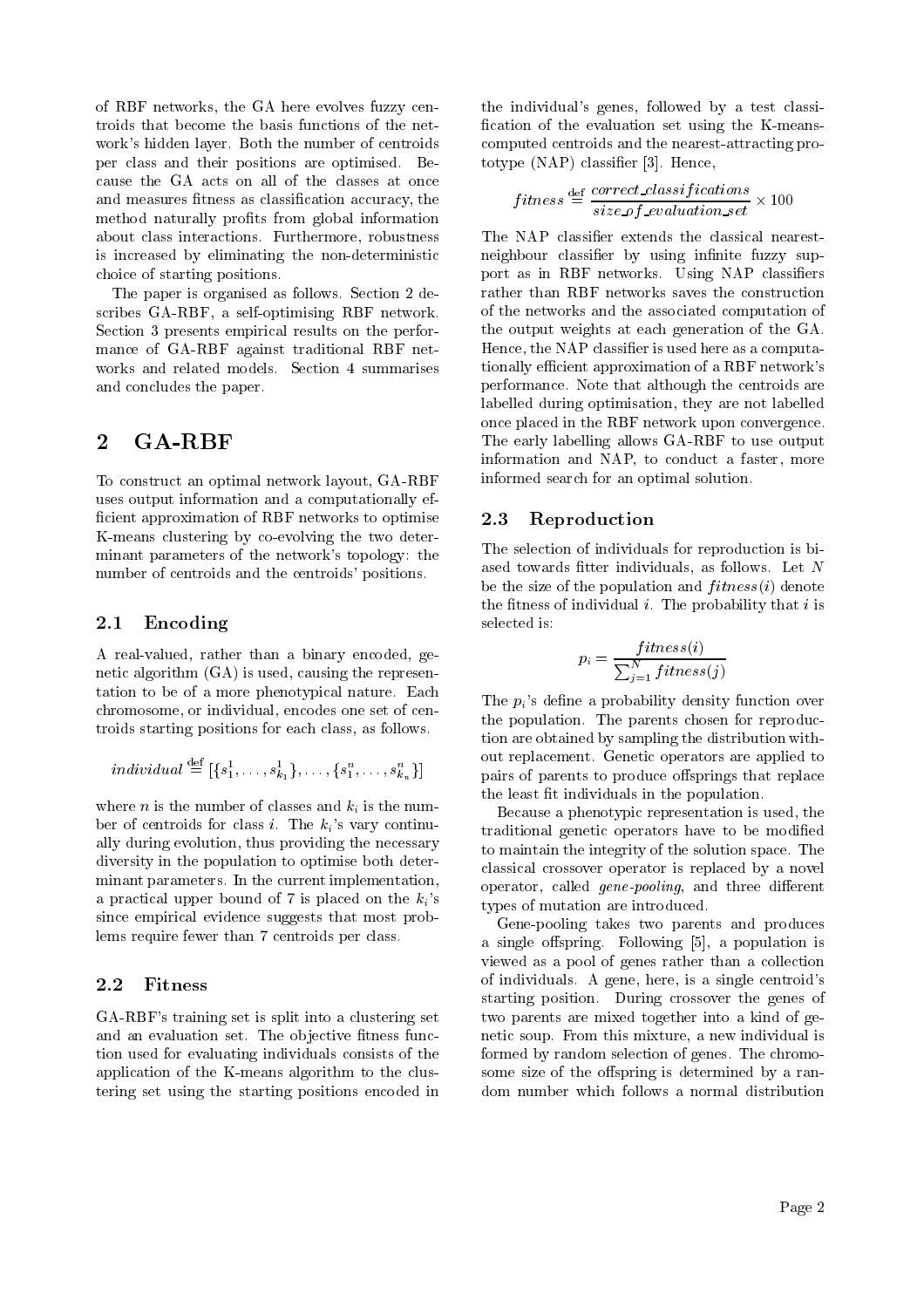centred on the average parental chromosome size. Non-individuals are eliminated by constraining the mixture of genes to contain at most one instance of each gene. Gene-pooling is a valid form of crossover since, in the adopted representation, the order of genes on a chromosome is irrelevant.

Mutation is applied to offsprings and consists of adding, removing or swapping a centroid in a randomly chosen class in the chromosome. Let  $K$ be the maximum number of genes per class (here,  $K = 7$ ). Let i be the randomly selected class and  $k_i$ be the number of genes in class  $i$ . The probabilities of occurrence of each mutation are given by:

$$
P_{add} \stackrel{\text{def}}{=} \frac{k_i}{K} \times \gamma_{add}
$$
  
\n
$$
P_{remove} \stackrel{\text{def}}{=} \frac{K - k_i}{K} \times \gamma_{remove}
$$
  
\n
$$
P_{swap} \stackrel{\text{def}}{=} 0.3
$$

where  $\gamma_{add} = 0.67$  and  $\gamma_{remove} = 0.875$ . Mutation by adding and mutation by removing are generally mutually exclusive. Together with gene-pooling, they provide a way of optimising the number of centroids per class. The centroids added or swapped during mutation are drawn at random from within the clustering data points for the selected class. They may not already exist in the class.

#### 2.4Population Control

In addition to the above, a punishment function is used to combat over-fitting and an aging function is used to prevent saturation by super-individuals.

Individuals with more centroids than others generally have higher fitness as they can place their numerous centroids near the training examples. Unfortunately, these individuals also tend to overspecialise on the evaluation set used and to perform poorly on other sets, i.e., over-fitting occurs. To prevent over-fitting, GA-RBF allows individuals 3 to evolve larger number of centroids per class but punishes them for doing so. Here, the punishment introduces a form of natural handicap for highly fit, greedy individuals. It is given by:

$$
punishment \stackrel{\text{def}}{=} \sum_{i=1}^{n} \alpha_i \times \frac{1.38}{n} \times (k_i - 3) \times fitness(i)
$$

where n,  $k_i$  and fitness(i) are as before, and  $\alpha_i$  is 1 if  $k_i > 3$  and 0 otherwise. Only greedy individuals are punished and their punishment increases with both greed and fitness. With the addition of the punishment mechanism, the actual fitness function for GA-RBF becomes:

$$
fitness' \stackrel{\text{def}}{=} fitness-punishment
$$

Individuals whose fitness far exceed the average fitness of the population are termed super-individuals. Super-individuals reproduce rapidly and come to dominate the population after only a few generations. The propagation of super-individuals leads to rapid exploitation but often results in premature convergence to a local optimum. A reasonable amount of exploration must be maintained. To address this issue, the notion of a life span for individuals has been suggested (see, [7]). GA-RBF follows this idea and defines the life span of individual  $i$ , at " $\text{birth}$ ", to be:

$$
Life\_span(i) \stackrel{\text{def}}{=} \beta \times \frac{fitness(i)}{Mean}
$$

where  $Mean$  is the average fitness of the population and  $\beta$  is some constant. Each time an individual reproduces, its life span is reduced by 1. When the life span reaches 0 the individual dies and is removed from the population. Should a parent die following reproduction, its offspring takes its place rather than that of the weakest individual in the population.

#### 2.5Network Construction

The GA population is initialised by creating between 30 and 60 random individuals. Starting positions for each class are chosen at random from among that class' data points in the clustering set. The GA population is then evolved until convergence. Upon convergence, the starting positions encoded in the fittest individual are used by K-means to compute the centroids which are then fed into the hidden layer of the RBF network. Finally, the output layer of the network is trained using SVD.

### **Experimental Results**

Two datasets from [11] were used to test GA-RBF. The noisy versions contain the original data with substantial noise added. Multiple simulations and cross-validation techniques were used to increase the validity of the results. The results for GA-RBF are compared against those of a NAP classifier with 3 (K-means-generated) centroids per class, an useroptimised infinite RBF network with 3 centroids per class, and an optimised multilayer perceptron (MLP). Results are in Table 1 and ecord predictive accuracy on unseen test data. The fixed number 3 of centroids per class used in the non-evolutionary models results from intensive, user-driven testing. With GA-RBF, the number of centroids per class